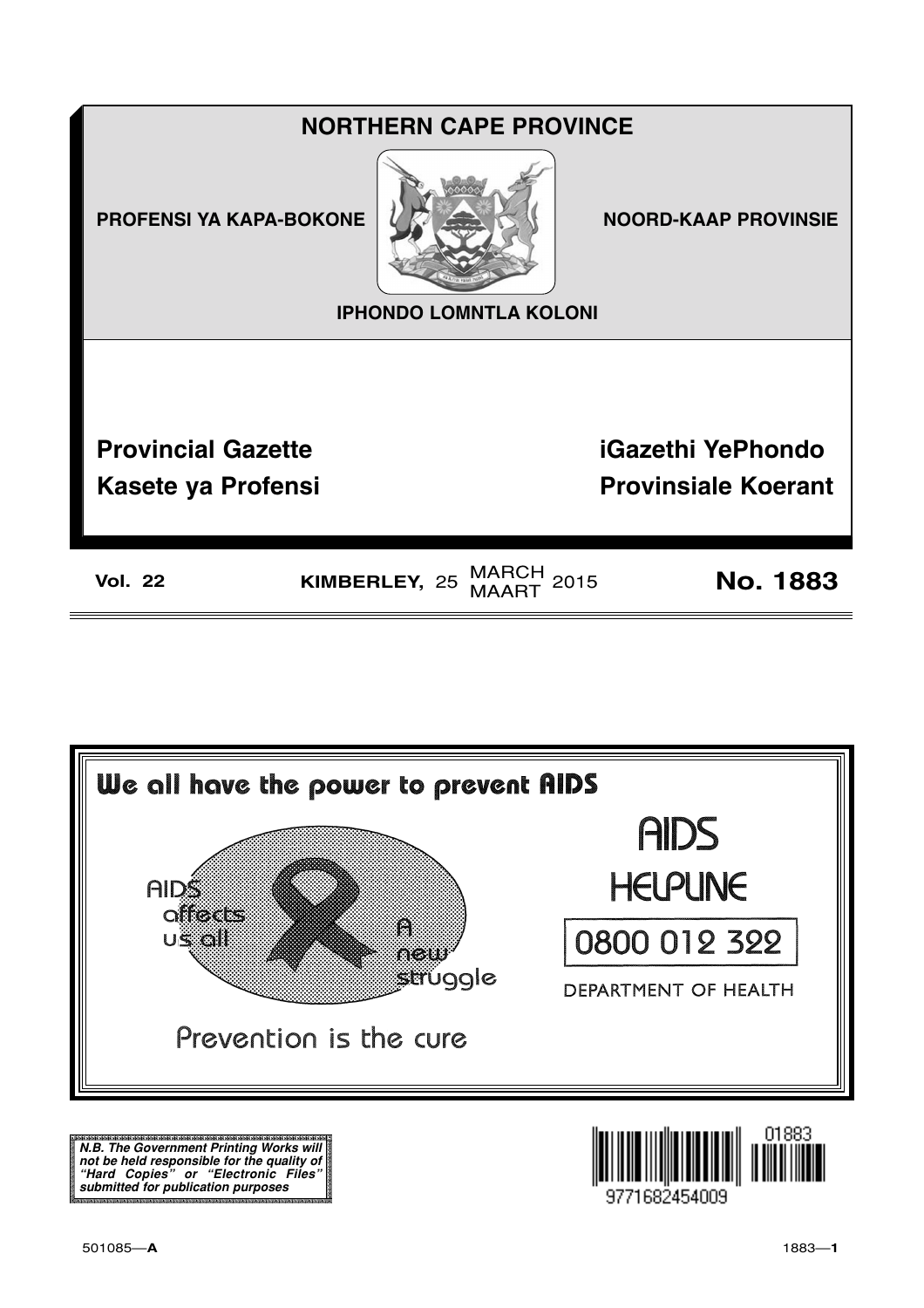#### PROVINCE OF THE NORTHERN CAPE PROVINCIAL GAZETTE, 25 MARCH 2015

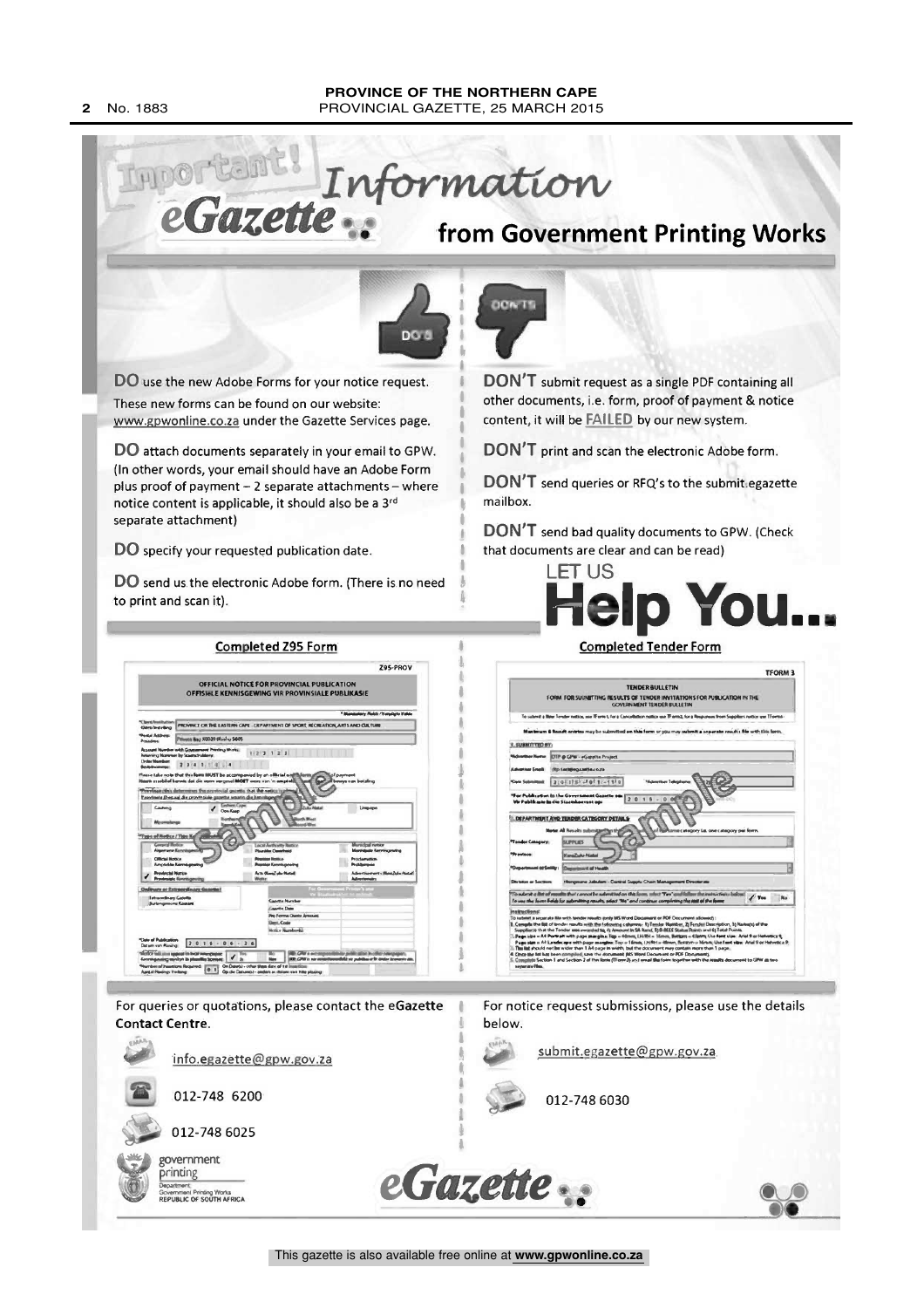THIOT CAN'S Gazette Information from Government Printing Works Our pricing is designed to save you money! GPW's pricing strategy is based on how you, the customer, submits your notice request.

By submitting your notice request (Adobe Form plus proof of payment - 2 separate attachments) via the electronic email channel, you will qualify for a 25% discount. We encourage you to reap this benefit by submitting your request to submit.egazette@gpw.gov.za.

If however, you opt to submit your notice through one of the manual submission channels (via walk-in; fax; scanned image), you will be required to pay the full price. This is due to manual capturing that is required, i.e.-additional people to be assigned to the task.

# The new Adobe Forms on the website

The new Adobe forms can be found on our website www.gpwonline.co.za under the eGazette Services page. You will need to register on the website to access this page. Alternatively, contact the eGazette Contact Centre on 012-748 6200 for assistance.



Follow these easy steps:

- 1. Click on the link for Gazette Services and log in to access this page.
- 2. Once logged in, click on the Notice Submission Forms link on the left panel of the screen.
- 3. Select applicable form for download under the relevant category.

### **Important information about attachments**

Documents must be attached separately in your email to GPW (refer below for example). In other words, your email should have an Adobe Form plus proof of payment - 2 separate attachments - where notice content is applicable, it should also be a 3rd separate attachment.



#### No. 1883 3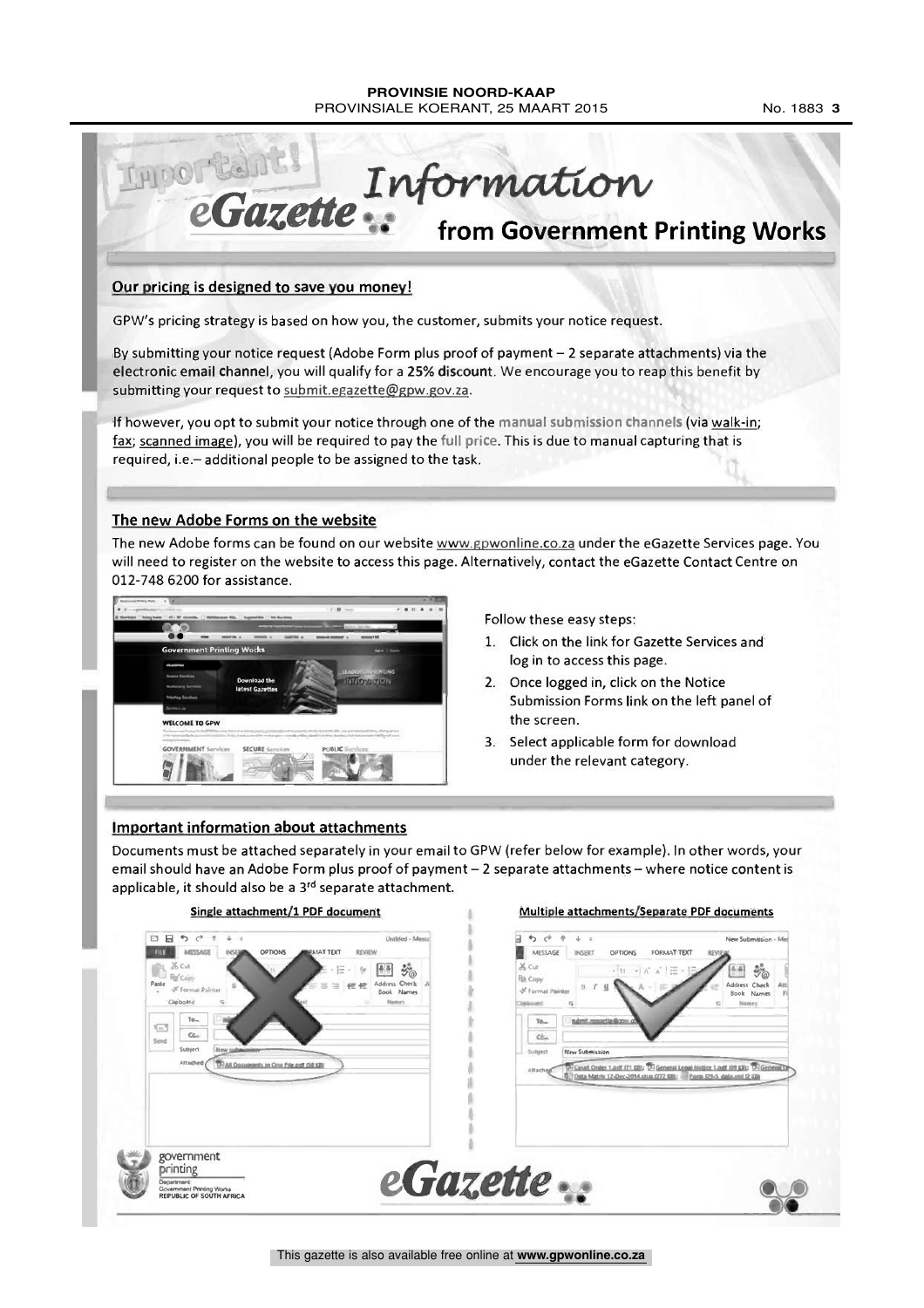#### **IMPORTANT NOTICE**

**The Government Printing Works will not be held responsible for faxed documents not received due to errors on the fax machine or faxes received which are unclear or incomplete. Please be advised that an "OK" slip, received from a fax machine, will not be accepted as proof that documents were received by the GPW for printing. If documents are faxed to the GPW it will be the sender's responsibility to phone and confirm that the documents were received in good order.**

**Furthermore the Government Printing Works will also not be held responsible for cancellations and amendments which have not been done on original documents received from clients.**

| <b>CONTENTS • INHOUD</b> |                                                                                                                     |             |                |  |
|--------------------------|---------------------------------------------------------------------------------------------------------------------|-------------|----------------|--|
| No.                      |                                                                                                                     | Page<br>No. | Gazette<br>No. |  |
|                          | <b>GENERAL NOTICES</b>                                                                                              |             |                |  |
| 21                       | Northern Cape Planning and Development Act (7/1998): Phokwane Municipality: Proposed removal of restrictive         | 5           | 1883           |  |
| 22                       | Thembelihle Municipality: Erratum: Public notice calling for inspection on general valuation roll and lodging of    | 6           | 1883           |  |
|                          | <b>MUNICIPAL NOTICES</b>                                                                                            |             |                |  |
| 16                       | Municipal Ordinance (20/1974): Phokwane Municipality: Closure of Erf 4609 (Public Place), Pampierstad               | 6           | 1883           |  |
| 17                       |                                                                                                                     | 7           | 1883           |  |
| 18                       |                                                                                                                     | 7           | 1883           |  |
| 19                       |                                                                                                                     | 8           | 1883           |  |
| 20                       |                                                                                                                     | 8           | 1883           |  |
| 21                       |                                                                                                                     | 9           | 1883           |  |
| 22                       |                                                                                                                     | 9           | 1883           |  |
| 23                       | do.: Sol Plaatje Municipality: Closing of a portion of the Remainder of Erf 3595 (Public Place), Kimberley          | 10          | 1883           |  |
|                          | <b>MUNISIPALE KENNISGEWING</b>                                                                                      |             |                |  |
| 23                       | Munisipale Ordonnansie (20/1974): Sol Plaatje Munisipaliteit: Sluiting van 'n gedeelte van die Restant van Erf 3595 | 10          | 1883           |  |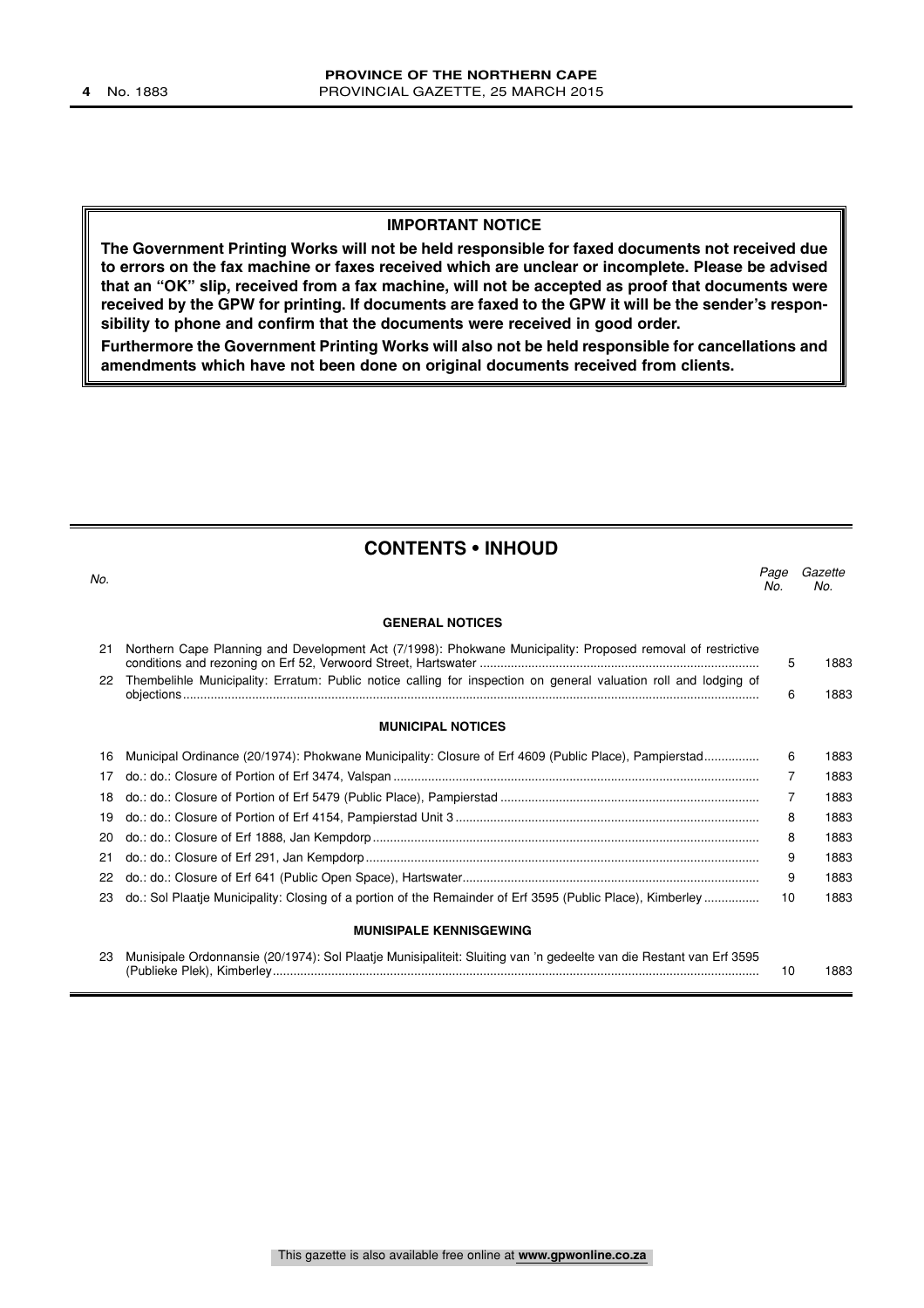# **GENERAL NOTICES**

# **NOTICE 21 OF 2015**

#### PHOKWANE MUNICIPALITY

# PROPOSED REMOVAL OF RESTRICTIVE CONDITIONS AND REZONING OF ERF 52, VERWOORD STREET, HARTSWATER

Notice is hereby given that Phokwane Municipality has received an application for the removal of restrictive conditions and rezoning of Erf 52, Verwoord Street, Hartswater from "Undetermined" to Residential Zone V for purpose of a retirement village and restaurant/ dining room in terms of the Northern Cape Planning and Development Act, 1998 (Act 7 of 1998). Particulars regarding this application can be obtained from Phokwane Municipal Manager, Phokwane Municipality, 24 Hertzog Street, Hartswater during office hours.

Objections, if any against this application must be lodged in writing with full reasons thereof, to the Municipal Manager within 2ldays of the date of this notice.

B.S. Lenkoe Acting Municipal Manager Phokwane Local Municipality 24 Hertzog Street Private Bag X3 Hartswater 8570

Tel: 0534749700

Fax: 0534741768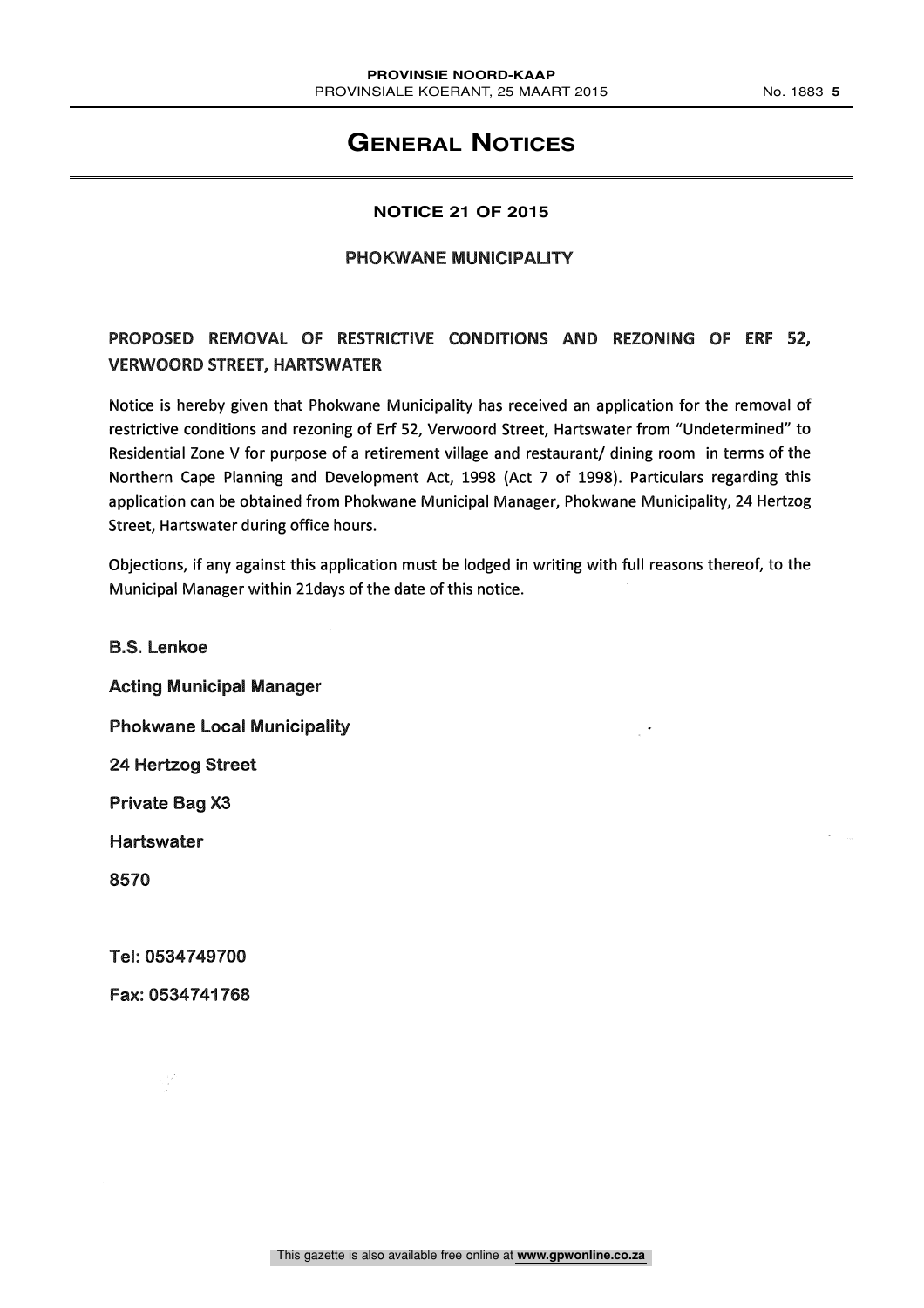#### **NOTICE 22 OF 2015**

#### THEMBELIHLE MUNICIPALITY

#### ERRATUM

# PUBLIC NOTICE CALLING FOR INSPECTION OF GENERAL VALUATION ROLL AND LODGING OF OBJECTIONS

The Gazette Notice published on 16 February 2015 for calling the public for inspection of General Valuation Roll and lodging of objections has been extended to 10 April 2015.

MUNICIPAL MANAGER

# **MUNICIPAL NOTICES**

# **MUNICIPAL NOTICE 16**

#### PHOKWANE MUNICIPALITY

#### Closure of Erf 4609 (Public Place), Pampierstad

Notice is hereby served that Erf 4609 (Park), Pampierstad has been permanently closed in terms of article 137(1) of the Municipal Ordinance, 1974 (Ordinance 20 of 1974).

B.S. Lenkoe

#### Acting Municipal Manager

Phokwane Local Municipality 24 Hertzog Street Private Bag X3 **Hartswater** 8570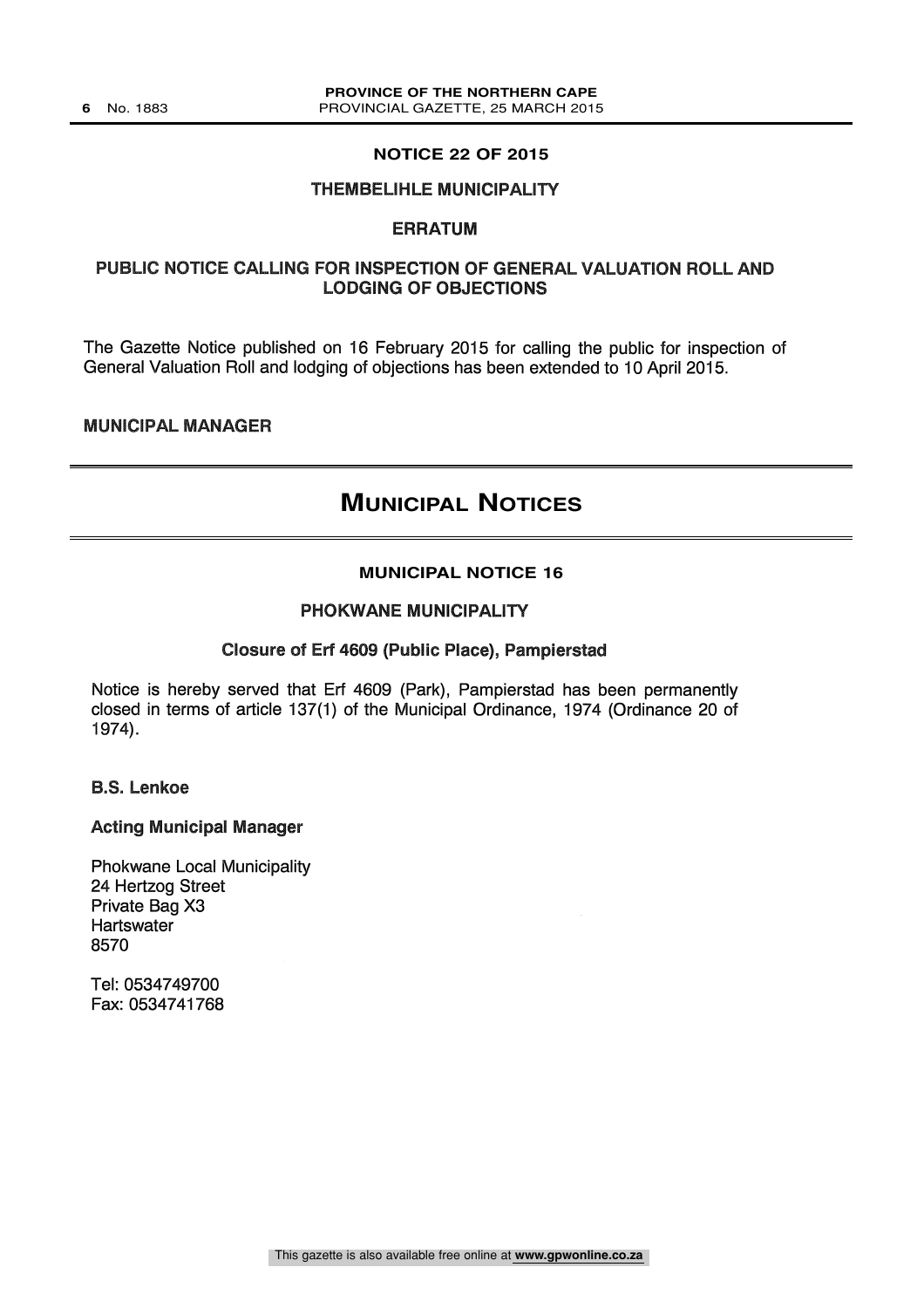# PHOKWANE MUNICIPALITY

#### Closure of Portion Erf 3474 Valspan

Notice is hereby served that portion of Err 3474 Valspan has been permanently closed in terms of article 137(1) of the Municipal Ordinance, 1974 (Ordinance 20 of 1974).

#### B.S. Lenkoe

#### Acting Municipal Manager

Phokwane Local Municipality 24 Hertzog Street Private Bag X3 **Hartswater** 8570

Tel: 0534749700 Fax: 0534741768

#### **MUNICIPAL NOTICE 18**

# PHOKWANE MUNICIPALITY

### Closure of Portion Erf 5479 (Public Place), Pampierstad

Notice is hereby served that portion of Erf 5479 (Public Place), Pampierstad has been permanently closed in terms of article 137(1) of the Municipal Ordinance, 1974 (Ordinance 20 of 1974).

#### B.S. Lenkoe

#### Acting Municipal Manager

Phokwane Local Municipality 24 Hertzog Street Private Bag X3 **Hartswater** 8570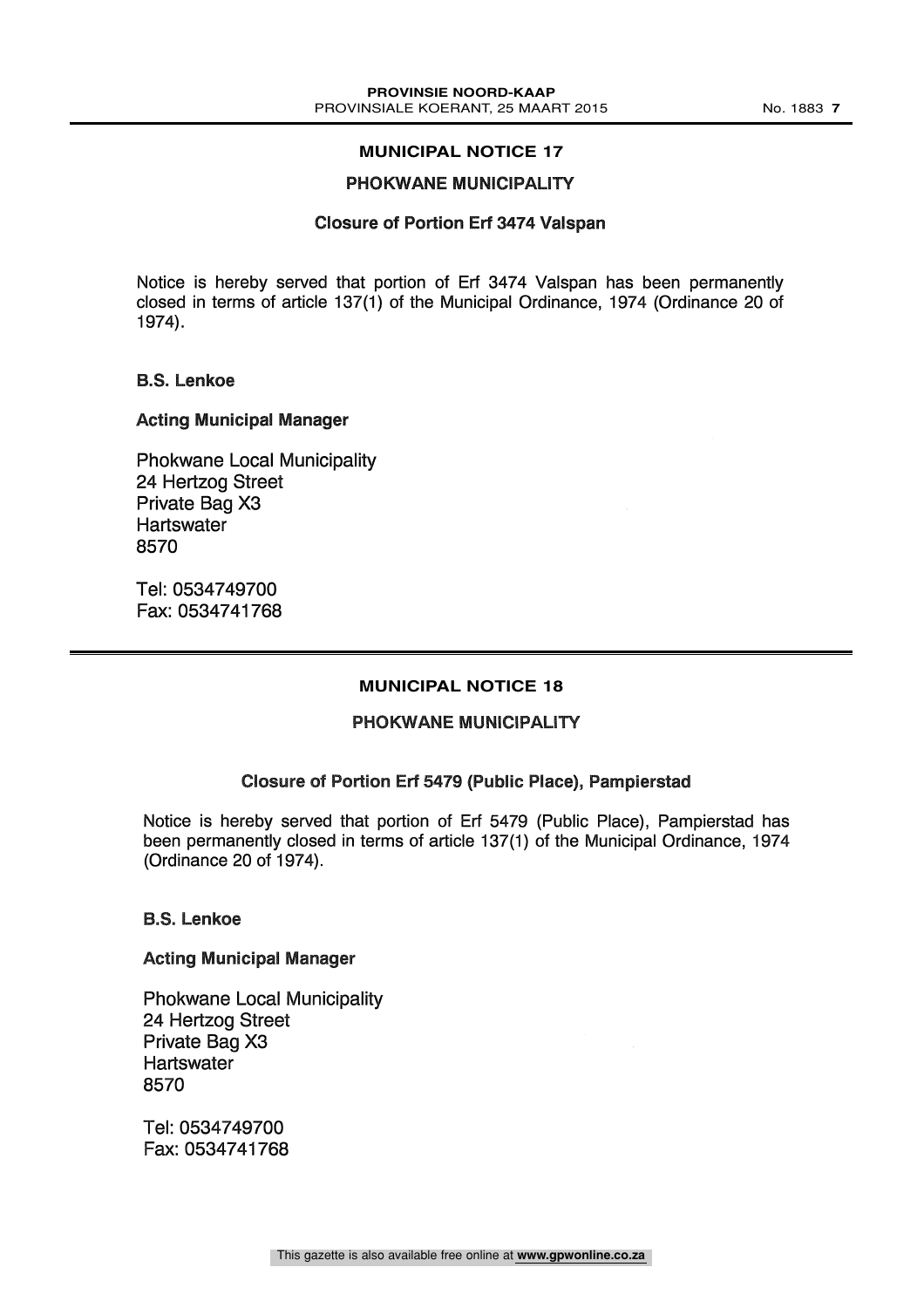#### PHOKWANE MUNICIPALITY

#### Closure of Portion Erf 4154 Pampierstad Unit 3

Notice is hereby served that portion of Erf 4154 Pampiertsad Unit 3 has been permanently closed in terms of article 137(1) of the Municipal Ordinance, 1974 (Ordinance 20 of 1974).

#### B.S. Lenkoe

#### Acting Municipal Manager

Phokwane Local Municipality 24 Hertzog Street Private Bag X3 **Hartswater** 8570

Tel: 0534749700 Fax: 0534741768

#### **MUNICIPAL NOTICE 20**

#### PHOKWANE MUNICIPALITY

#### Closure of Erf 1888 Jan Kempdorp

Notice is hereby served that Erf 1888 Jan Kempdorp has been permanently closed in terms of article 137(1) of the Municipal Ordinance, 1974 (Ordinance 20 of 1974).

#### B.S. Lenkoe

#### Acting Municipal Manager

Phokwane Local Municipality 24 Hertzog Street Private Bag X3 **Hartswater** 8570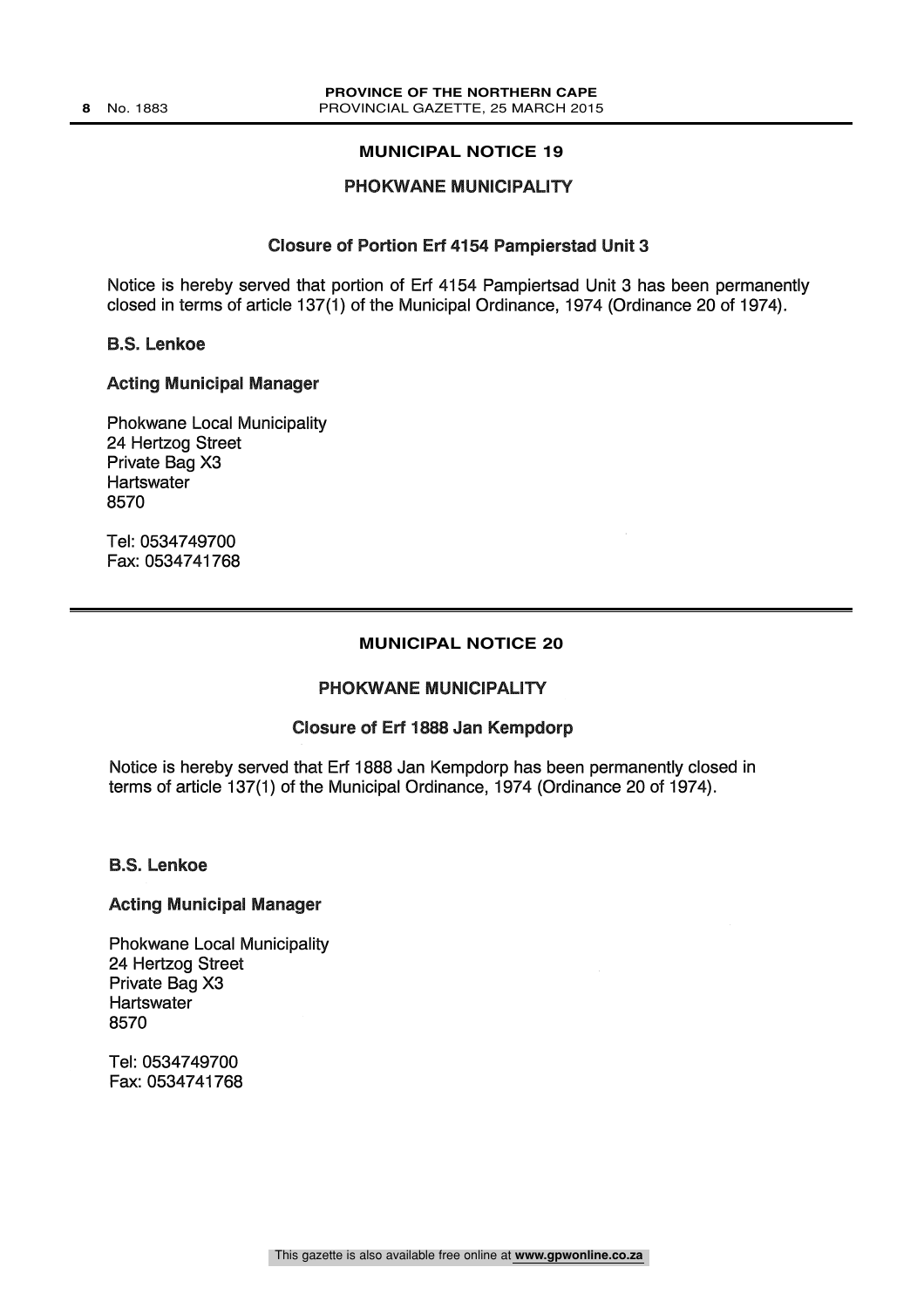# PHOKWANE MUNICIPALITY

#### Closure Erf 291 Jan Kempdorp

Notice is hereby served closure of Erf 291 Jan Kempdorp has been permanently closed in terms of article 137(1) of the Municipal Ordinance, 1974 (Ordinance 20 of 1974).

### B.S. Lenkoe

#### Acting Municipal Manager

Phokwane Local Municipality 24 Hertzog Street Private Bag X3 **Hartswater** 8570

Tel: 0534749700 Fax: 0534741768

#### **MUNICIPAL NOTICE 22**

#### PHOKWANE MUNICIPALITY

### Closure of Erf 641 (Public Open Space) Hartswater

Notice is hereby served that Erf 641(Public Open Space), Harstwater has been permanently closed in terms of article 137(1) of the Municipal Ordinance, 1974 (Ordinance 20 of 1974).

B.S. Lenkoe

#### Acting Municipal Manager

Phokwane Local Municipality 24 Hertzog Street Private Bag X3 Hartswater 8570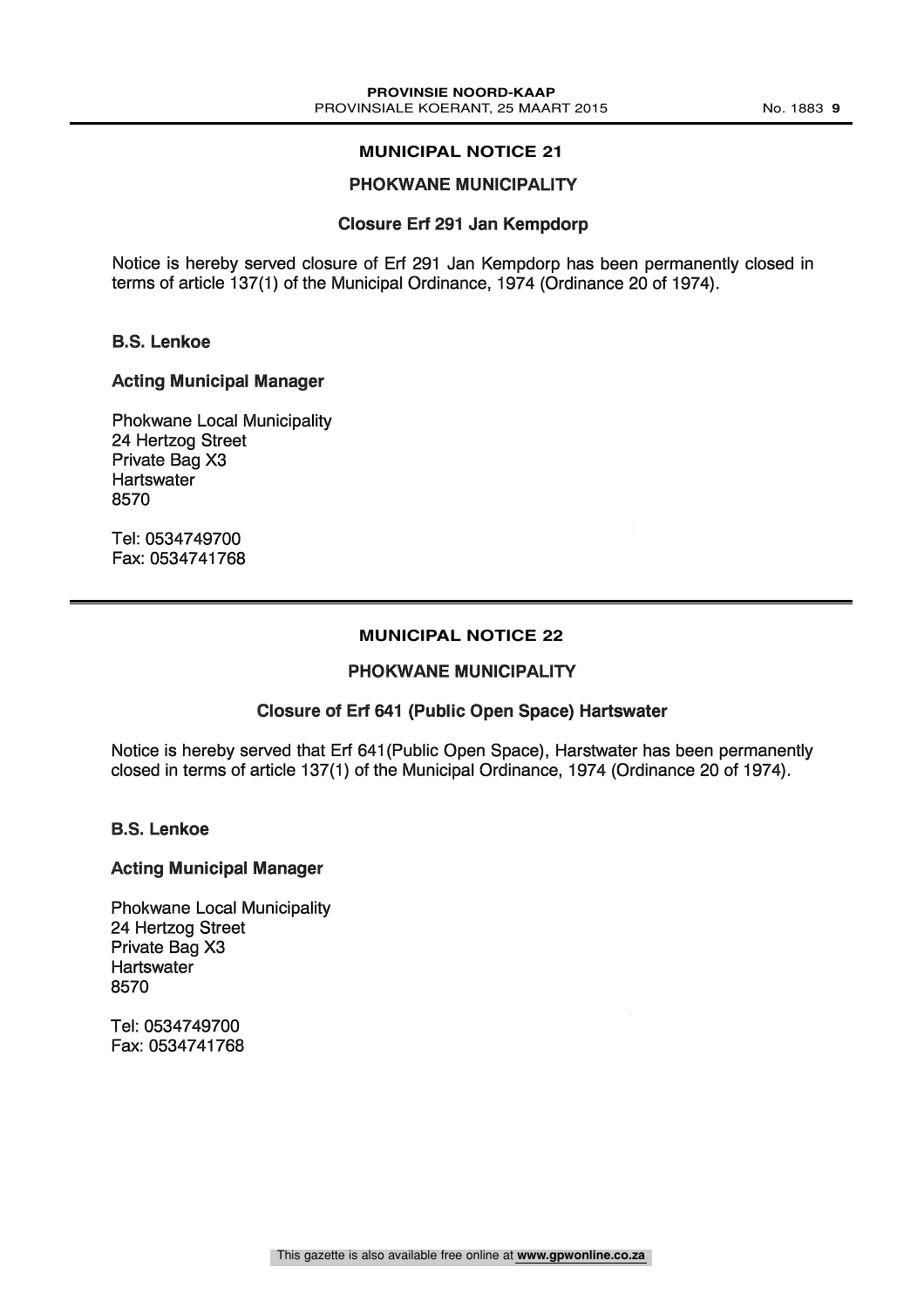#### SOL PLAATJE MUNICIPALITY

# CLOSING OF A PORTION OF THE REMAINDER OF ERF 3595 (PUBLIC PLACE), KIMBERLEY

Notice is hereby given in terms of Section 137 (1) of the Municipal Ordinance, 1974 (Ordinance 20 of 1974), that the Sol Plaatje Municipality has permanently closed a portion of the remainder of erf 3595 (public place), Kimberley.

S/362/70/138 (p849)  $15/3 - 3595K$ 9 000 000 43799

# G H AKHARWARAY MUNICIPAL MANAGER

Civic Offices **KIMBERLEY** 23 March 2015

# **MUNISIPALE KENNISGEWING 23**

t

Mun /2015

#### SOL PLAATJE MUNISIPALITEIT

# SLUITING VAN 'N GEDEELTE VAN DIE RESTANT VAN ERF 3595 (PUBLIEKE PLEK), KIMBERLEY

Kennis geskied hiermee ingevolge Artikel 137(1) van die Munisipale Ordonnansie, 1974 (Ordonnansie 20 van 1974) dat die Sol Plaatje Munisipaliteit 'n gedeelte van die restant van erf 3595 (publieke plek), Kimberley permanent gesluit het.

S/362/70/138 (p849)  $15/3 - 3595K$ 9 000 000 43799

# G H AKHARWARAY MUNISIPALE BESTUURDER

**Stadskantore KIMBERLEY** 23 Maart 2015